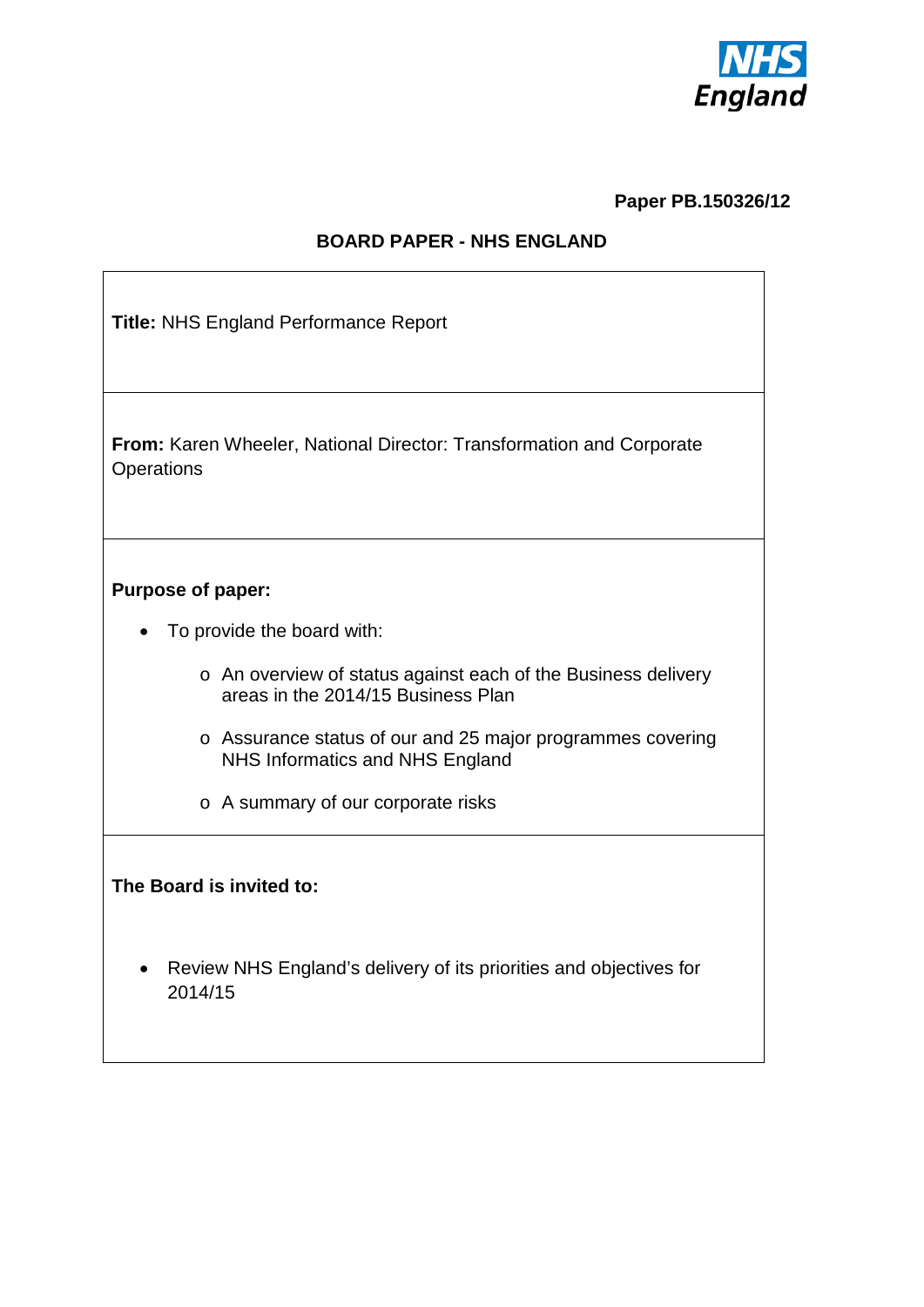#### **NHS England Performance Report**

#### **Introduction**

- 1. This report provides an update to the NHS England Board on indicators covering:
	- Delivery of the NHS England 2014/15 Business Plan.
	- Delivery of Major Programmes.
	- Summary of Corporate Risks.
- 2. As it is year end, we have provided a more comprehensive report against all 2014/15 Business Plan areas and major programmes.

#### **NHS England Performance**

- 3. **Business Plan.** The report attached at Annex A sets out a summary position against the 31 business areas of NHS England's 2014/15 Business Plan. It summarises some of the key achievements and indicates where work will be taken forward into the 2015/16 Business Plan. More detail is available if required about the original commitments and status of all deliverables, as these are tracked and reported on a monthly basis.
- 4. Significant progress was achieved in all areas, and most are on track to have delivered their goals. A few of the major successes are the establishment of the genomics medical centres to support delivery of the 100,000 genomes programme, progression of cocommissioning services with GP-led CCGs, publishing of ward level staffing data and launch of the commissioning support Lead Provider Framework.
- 5. Four of the thirty one areas are rated as higher risk based on end of February reports. The following summary indicates status of these. The first four of the following have all been subject to Board discussions in recent months, as part of normal business and performance reporting.
	- Access to Urgent and Emergency Care, which has seen NHS provider targets missed due to high pressure on A&E over winter. This will continue as a priority in 2015/16.
	- People with Learning Disabilities, the programme has scaled up to ensure delivery in a longer timescale and is a priority for 2015/16.
	- Specialised Services Commissioning, the rating reflects continuing overspend. The programme has restructured the function, reshaped the Cancer Drug Fund and taken other actions to control spending growth.
	- Access to Elective Care, the rating reflects missed targets by NHS providers for RTT, Cancer waiting time and diagnostics.
- 6. **Major Programmes**. Of our major programmes listed in Annex B, four are reported as higher risk for delivery confidence.
	- Transforming Care for people with Learning disabilities is covered above.
	- NHS E-Referrals and Telephone Appointment Line, and Maternity dataset ratings reflects delays due to technical issues.
	- Care.data continues to be high risk and under intense scrutiny.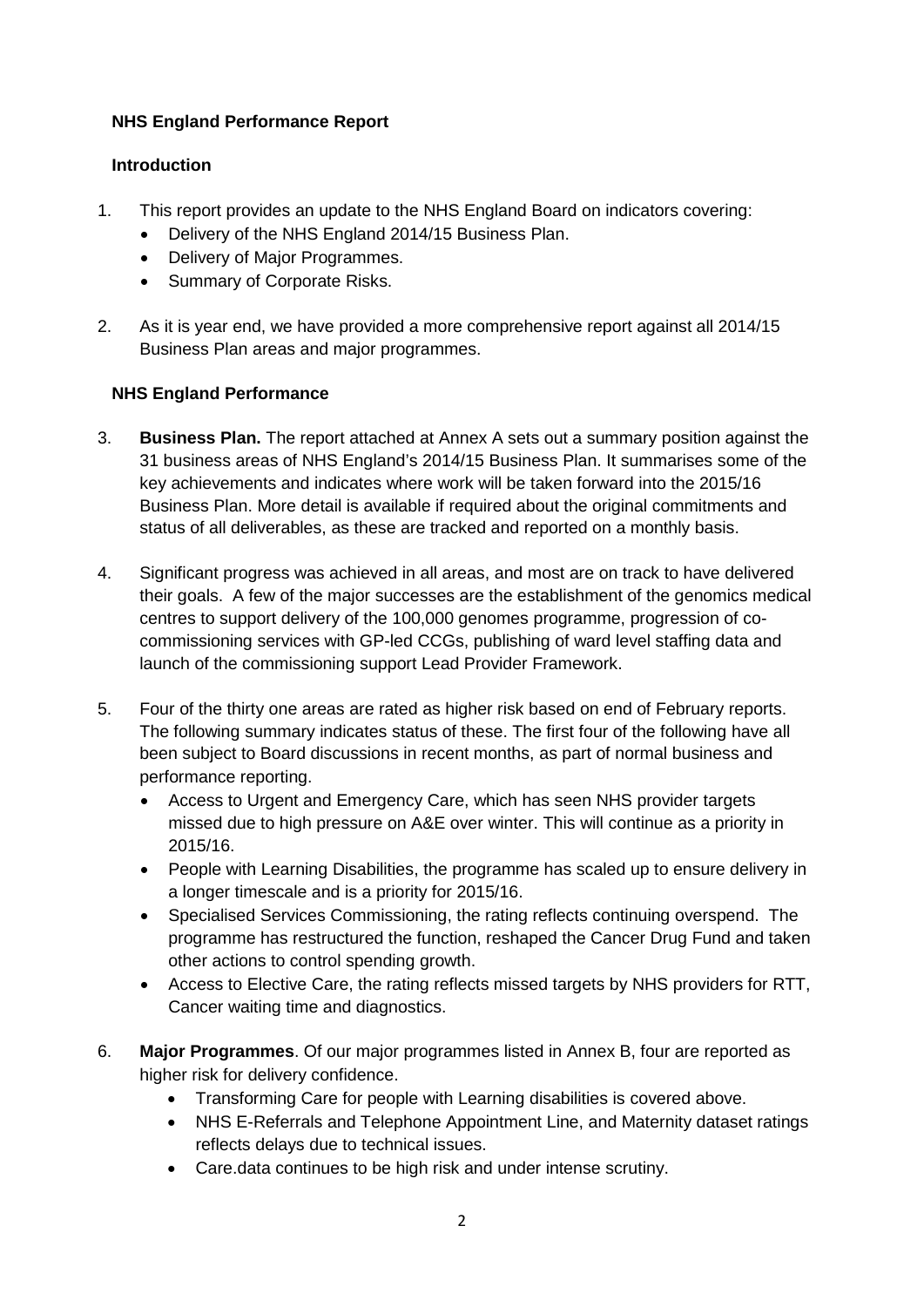- 7. All major programmes are subject to assurance reviews agreed through NHS England's Major Programmes Assurance Group.
- 8. **Summary of Corporate Risks.** A few of the corporate risks at Annex C have been covered above. Three key risks to highlight for the Board are:
	- a. Strategy and service transformation the need to mobilise quickly enough to deliver on the new work needed to take forward the Five Year Forward View.
	- b. Financial risk, particularly relates to the longer term funding and financial sustainability of the NHS.
	- c. Organisational capacity to deliver all current and new commitments effectively.
- 9. We recently discussed the first two of these, at the Audit and Risk committee. All three are receiving considerable management attention, and to some extent reflect that we are at the start of planning and mobilising for the Five Year Forward View work. Considerable work is under way on all planning for Five Year Forward View, and will continue as part of next year's business plan priorities.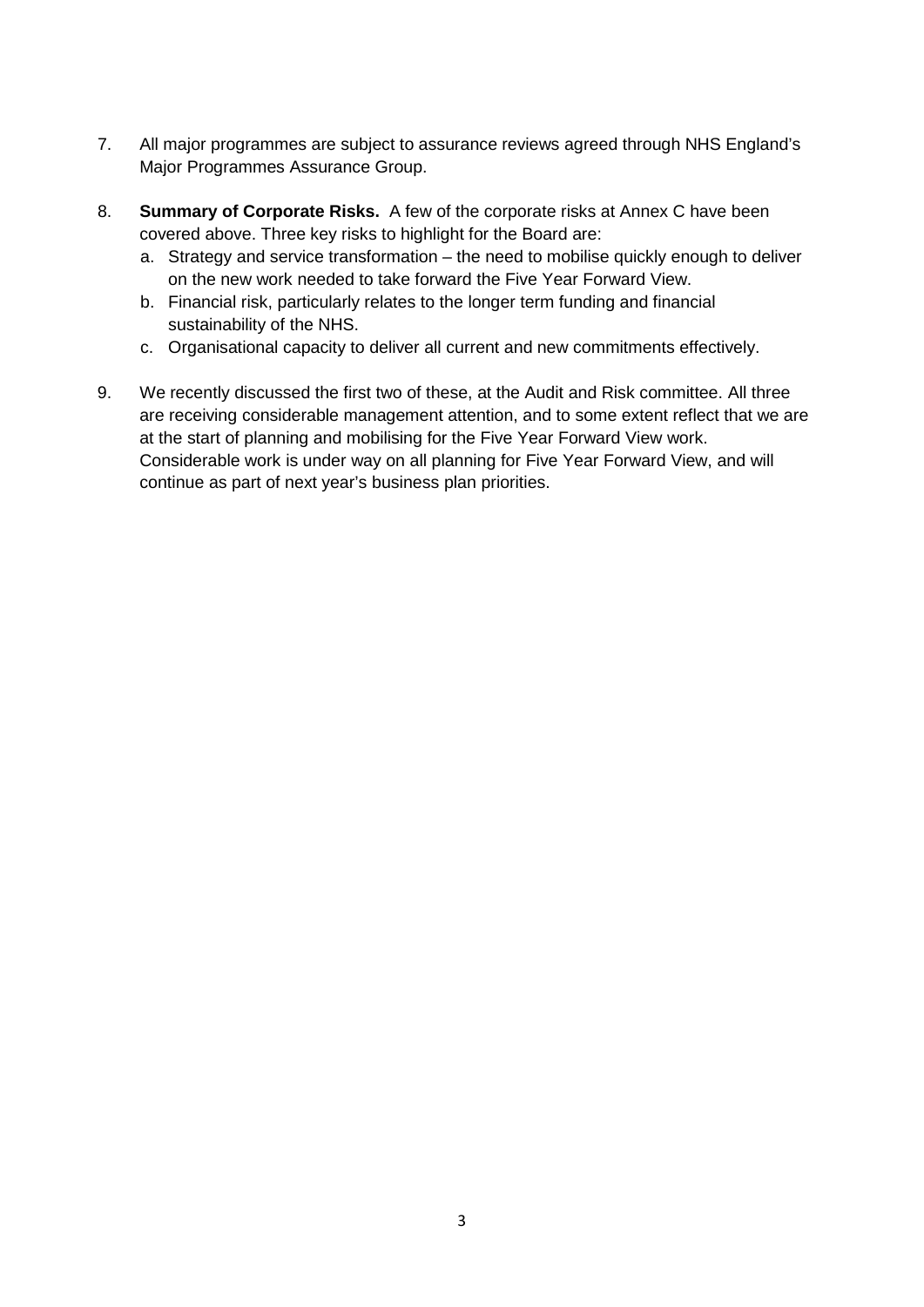

# **NHS England Performance Report**

March 2015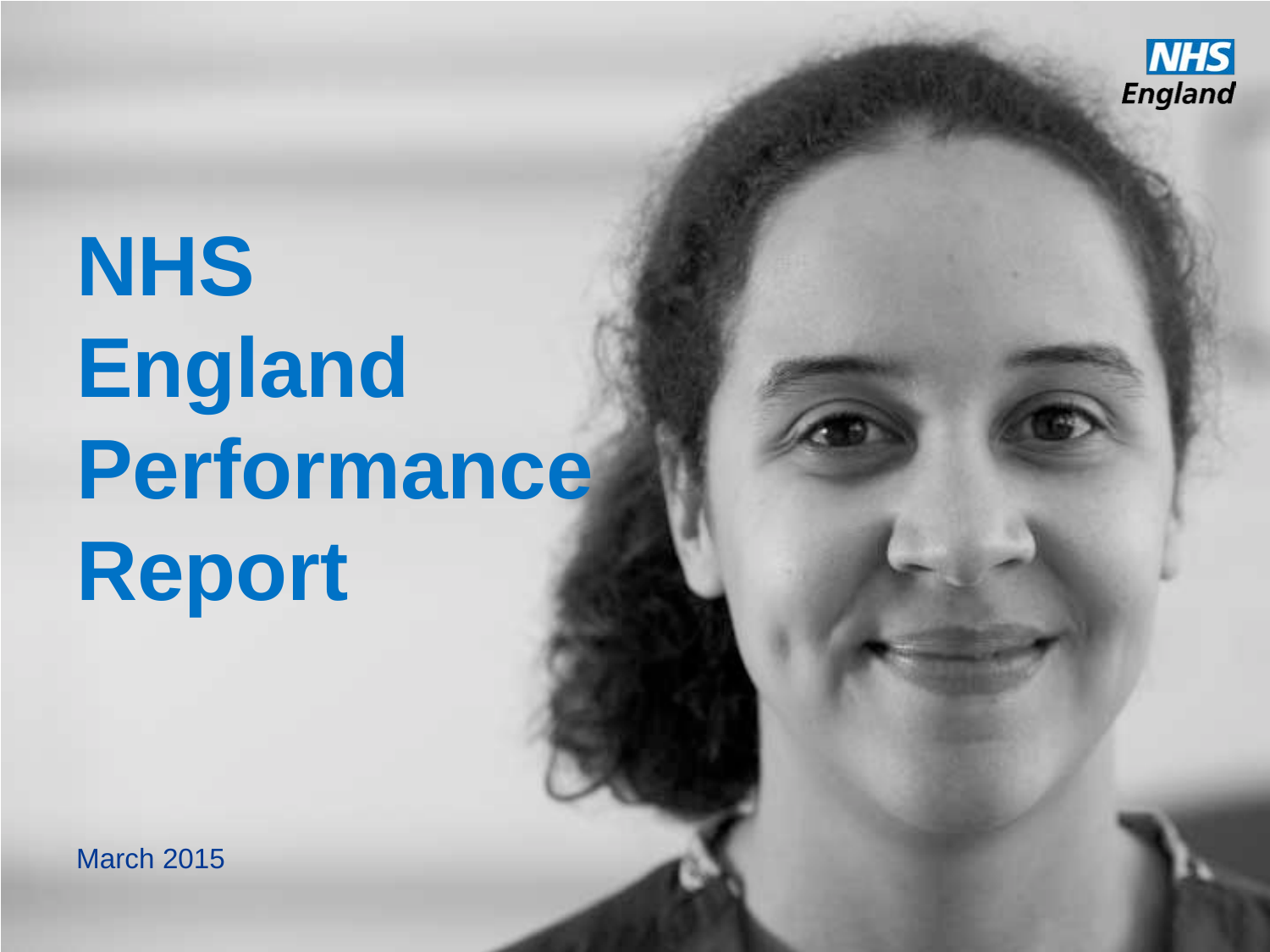

### **Annex A: Business Area Delivery (1)**

| <b>Bus</b><br>Area                                                                                                                                                                                                                                                                                                                                    | <b>Business Area Title</b> | Current<br><b>Status</b> | <b>Trend</b>                                                                                                                                                                                                                                                                                                                                                                                                                                                                               | Comment                                                                                                                                                                                                                                                                                                                                                                                                                                                                                                                                                                                                                                                                                                                                                                                                                        |  |  |  |  |  |  |
|-------------------------------------------------------------------------------------------------------------------------------------------------------------------------------------------------------------------------------------------------------------------------------------------------------------------------------------------------------|----------------------------|--------------------------|--------------------------------------------------------------------------------------------------------------------------------------------------------------------------------------------------------------------------------------------------------------------------------------------------------------------------------------------------------------------------------------------------------------------------------------------------------------------------------------------|--------------------------------------------------------------------------------------------------------------------------------------------------------------------------------------------------------------------------------------------------------------------------------------------------------------------------------------------------------------------------------------------------------------------------------------------------------------------------------------------------------------------------------------------------------------------------------------------------------------------------------------------------------------------------------------------------------------------------------------------------------------------------------------------------------------------------------|--|--|--|--|--|--|
|                                                                                                                                                                                                                                                                                                                                                       |                            |                          |                                                                                                                                                                                                                                                                                                                                                                                                                                                                                            |                                                                                                                                                                                                                                                                                                                                                                                                                                                                                                                                                                                                                                                                                                                                                                                                                                |  |  |  |  |  |  |
| Performance against NHS England Business Plan Business Areas<br>High quality care for all, now<br>Prevention and early<br>diagnosis<br>G<br>$\mathbf{1}$<br>Parity of Esteem<br>$\overline{2}$<br>$\overline{A}$<br>$\blacktriangle$<br>Access to Urgent &<br><b>Emergency Care</b><br>A/R<br>3<br>$\sim$<br>Patient Experience<br>A/G<br>4<br>$\sim$ |                            |                          | In 2014/15, a number of cancer and other symptom national awareness campaigns have been launched, including those for oesophago-<br>gastric cancer, breathlessness, osteoarthritis and the 'blood in pee' campaign. In addition, work to scope a programme to address alcohol<br>misuse has been undertaken with Public Health England, who will now take the lead. Work on a number of areas will continue into 2015/16<br>including sepsis, prevention of diabetes, and cancer services. |                                                                                                                                                                                                                                                                                                                                                                                                                                                                                                                                                                                                                                                                                                                                                                                                                                |  |  |  |  |  |  |
|                                                                                                                                                                                                                                                                                                                                                       |                            |                          |                                                                                                                                                                                                                                                                                                                                                                                                                                                                                            | Significant progress has been made, with the majority of work within this business area either complete or on target to be delivered.<br>Achievements include launching the National Mental Health Intelligence Network with Public Health England and extending the Friends &<br>Family Test to cover mental health services. The national ambition for dementia diagnosis remains challenging. The latest data show a<br>national diagnosis rate of 59%, up from 53.3% in August 2014. Good progress has been made towards the IAPT access and recovery rates.<br>Further enhancements have been made towards assuring CCG delivery and recovery plans for those most at risk. NHS England has worked<br>closely with government to secure significant targeted investment in mental health services for 2015/16 and beyond. |  |  |  |  |  |  |
|                                                                                                                                                                                                                                                                                                                                                       |                            |                          |                                                                                                                                                                                                                                                                                                                                                                                                                                                                                            | A&E performance measures are below the national standard for the year to date, as well as three ambulance standards being missed in the<br>last reporting period. Collaborative work is being undertaken between tripartite partners to address performance on a number of fronts,<br>including support for those trusts with high numbers of delays. Delivery against NHS Constitution standards remain a key priority into<br>2015/16, supported by successful delivery of system resilience planning this year. NHS 111 enhanced service pilots and EPRR assurance<br>reviews are on track for successful completion by the end of the business year.                                                                                                                                                                       |  |  |  |  |  |  |
|                                                                                                                                                                                                                                                                                                                                                       |                            |                          |                                                                                                                                                                                                                                                                                                                                                                                                                                                                                            | Achievements include the publication of a commitment to carers and a programme designed to promote and support patient leaders to take<br>a prominent role in improving patient experience. The Friends and Family Test Programme is on track to be implemented for all services in<br>scope and have already passed significant milestones, such as 5 million instances of feedback received since April 2013. It is anticipated that<br>the Insight Strategy will now be delivered in early 2015/16. Work around patient experience will continue in 2015/16, including establishing<br>a learning and improvement programme from staff experience feedback, improving the handling and reporting of complaints and<br>implementing the recommendations from Francis around external whistleblowing.                         |  |  |  |  |  |  |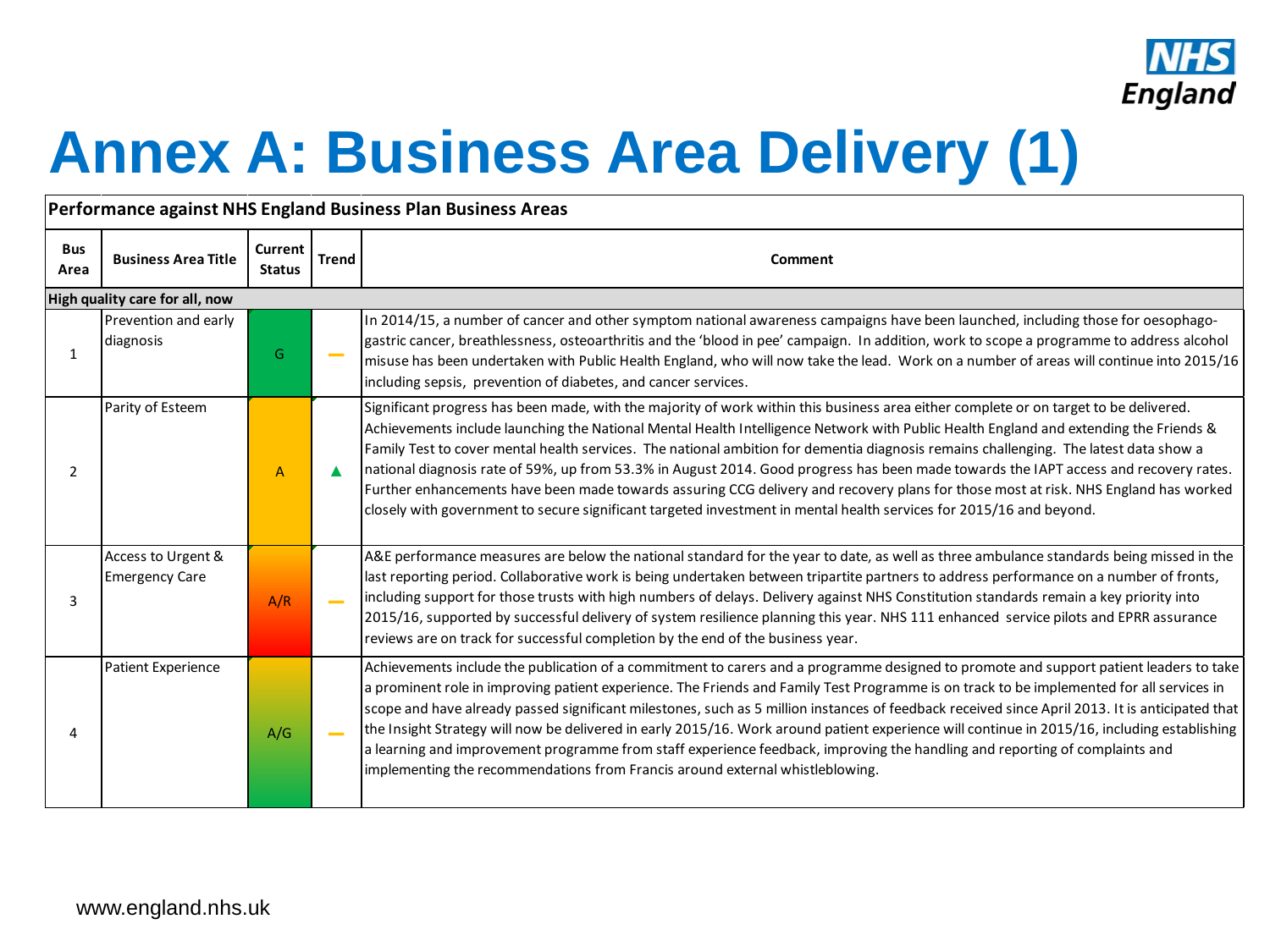

### **Business Area Delivery (2)**

| <b>Bus</b><br>Area | <b>Business Area Title</b>                                  | <b>Current</b><br><b>Status</b> | <b>Trend</b>    | Comment                                                                                                                                                                                                                                                                                                                                                                                                                                                                                                                                                                                                                                                                                                                  |
|--------------------|-------------------------------------------------------------|---------------------------------|-----------------|--------------------------------------------------------------------------------------------------------------------------------------------------------------------------------------------------------------------------------------------------------------------------------------------------------------------------------------------------------------------------------------------------------------------------------------------------------------------------------------------------------------------------------------------------------------------------------------------------------------------------------------------------------------------------------------------------------------------------|
| 5                  | Patient Safety                                              | G                               |                 | All the areas of work of this business area are either completed or on target to be completed by end of March 2015. Achievements include<br>the publication of patient safety data on a patient safety website, the establishment of 15 safety collaboratives and 30 national clinical audits<br>have been completed to support clinical priorities. The focus for 2015/16 will be improving the measurement of patient safety on avoidable<br>deaths, the delivery of a new patient safety incident management system and to continue to develop the Patient Safety Thermometer<br>initiative to deliver increases in data reporting.                                                                                   |
| 6                  | <b>Medical Revalidation</b>                                 | A                               |                 | On trajectory to achieve 40% of doctors receiving a recommendation by 31 March with a framework for quality assurance to enable<br>responsible officers to monitor progress and reporting of metrics to ministers. Medical revalidation work continues into 2015/16.                                                                                                                                                                                                                                                                                                                                                                                                                                                     |
| 7                  | Compassion in<br>Practice                                   | A/G                             |                 | Ward staffing numbers for all trusts are now published and a cohort of 1000 active caremakers in place with a programme in place to<br>ensure this work continues to expand at local and direct care level.                                                                                                                                                                                                                                                                                                                                                                                                                                                                                                              |
| 8                  | Equality and Health<br>Inequalities                         | A/G                             | <b>Contract</b> | Key progress in 2014/15 includes work to ensure that issues of equality and tackling health inequalities are embedded within the NHS<br>England/CCG assurance regime. The assurance frameworks for 2014/15 include an assessment for equalities and health inequalities. A full<br>consultation was also undertaken on the development of a selection of equality and health inequalities indicators for inclusion in the NHS<br>Outcomes Framework to support the assurance process. Other deliverables remain on track and work to address health inequalities are<br>embedded across a number of areas in the 2015/16 business planning.                                                                              |
| 9                  | Maternity, Children<br>and Young People                     | $\overline{A}$                  |                 | New clinical maternity commissioning guidance for CCGs has been published including the NICE definition of a named midwife and also<br>guidance to support CCGs offering choice where appropriate. Substantial progress has been made towards the delivery of an additional<br>4,200 health visitors. All regions have strengthened performance management and are following up with providers below trajectory.                                                                                                                                                                                                                                                                                                         |
| 10                 | Long Term Conditions,<br>Older People & End of<br>Life Care | G                               |                 | Achievements include development of a number of tools and guidance including the Healthy Aging guide co-produced with Age UK and<br>'Actions for End of Life Care' strategy, to support the delivery of the Mandate commitment for everyone with a long term condition being<br>offered a personalised care plan.                                                                                                                                                                                                                                                                                                                                                                                                        |
| 11                 | People with Learning<br><b>Disabilities</b>                 | A/R                             | <b>Contract</b> | The initial Transforming Care and Concordat commitment to discharge patients was missed and work continues towards discharging as<br>close as possible to 50% of patients who were in hospital (as at 1 April). Care and treatment reviews are being undertaken to facilitate<br>patient discharge and it is expected that these will continue to speed up discharges in the coming months. In addition, NHS England has<br>(with system partners) published its response to Sir Stephen Bubb's report in which commitments are made to deliver work supporting the<br>reduction of inpatient admissions, designing and embedding a new service model, and establishing a regional task force to help deliver<br>change. |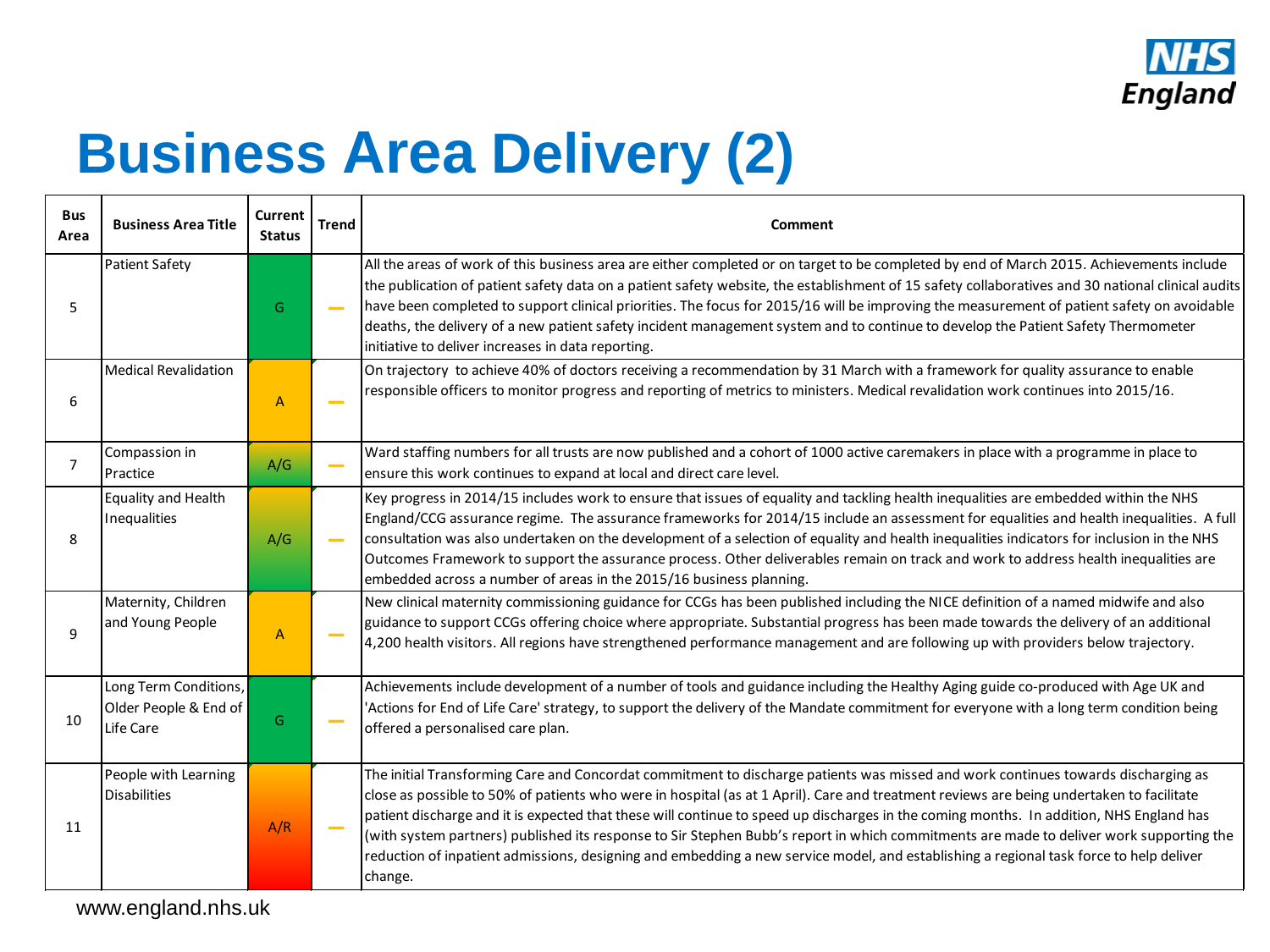

### **Business Area Delivery (3)**

| <b>Bus</b><br>Area | <b>Business Area Title</b>                             | Current<br><b>Status</b> | <b>Trend</b>             | Comment                                                                                                                                                                                                                                                                                                                                                                                                                                                                                                                                                                                                                                                                     |
|--------------------|--------------------------------------------------------|--------------------------|--------------------------|-----------------------------------------------------------------------------------------------------------------------------------------------------------------------------------------------------------------------------------------------------------------------------------------------------------------------------------------------------------------------------------------------------------------------------------------------------------------------------------------------------------------------------------------------------------------------------------------------------------------------------------------------------------------------------|
| 12                 | <b>Primary Care</b><br>Commissioning                   | A                        |                          | The 2014/15 GMS contract has been implemented and Local Professional Networks have been introduced, to build clinical leadership within<br>primary care. Also the launch of the first proactive primary care initiatives, for avoiding unplanned admissions for vulnerable people, are on<br>track for delivery by the end of the year. The foundations of the work begun in 2014/15, into transforming commissioning primary care<br>services, will continue as part of the 2015/16 business plan.                                                                                                                                                                         |
| 13                 | Public Health, Health<br>& Justice and Armed<br>Forces | A/G                      |                          | Health needs assessments for individuals in detained care have been completed, with the implementation of Public Health screening and<br>immunisation priorities on track for delivery by the end of the business year. Programmes of work, including the transfer of 0-5<br>commissioning to local authorities and the implementation of liaison and diversity services into custodial settings, have been incorporated<br>into 2015/16 business planning.                                                                                                                                                                                                                 |
| 14                 | Specialised Services<br>Commissioning                  | A/R                      | ▲                        | Specialised services, including the Cancer Drugs Fund, have been overspending. Taskforce arrangements for 2014/15 move to business as<br>usual in 2015/16. Collaborative commissioning guidance, a systematic market review and a procurement work plan for specialised services,<br>are on track for delivery by the end of the business year.                                                                                                                                                                                                                                                                                                                             |
| 15                 | Challenged<br>Geographies                              | G                        |                          | This area of work concluded in October 2014 after the final intensive support programme board took place.                                                                                                                                                                                                                                                                                                                                                                                                                                                                                                                                                                   |
| 16                 | Access to elective care                                | A/R                      | $\overline{\phantom{a}}$ | NHS providers missed key constitutional standards for Referral to Treatment (RTT), diagnostics and the 62 day cancer waiting time for<br>urgent referrals, in Q3. Action is in hand with both NHS providers and the Independent Sector to review and re-profile additional RTT<br>activity, to ensure the standards can be met, while the Cancer Waiting Times Taskforce has set out actions to improve delivery against the<br>cancer standards and future planning capacity for diagnostic services. Continued monitoring and improvement activity to ensure access to<br>high quality, accessible elective care services is a key priority in the 2015/16 Business Plan. |
| 17                 | Data, Digital Services<br>l& Customer Service          | $\overline{A}$           | $\blacktriangledown$     | Consultant level outcomes across 12 specialties have been published and a third of all A&E departments, NHS 111 providers and ambulance<br>trusts now have access to the Summary Care Record (SCR). Online e-prescription ordering, online appointment booking and online access to<br>patient GP records are all on track for April 2015. Despite recent progress made, the care.data programme continues to be under intense<br>scrutiny and is managing significant risks.                                                                                                                                                                                               |
| 18                 | Planning, Resources<br>and Incentives                  | A                        |                          | Guidance for the refresh of 2014/15 CCG plans has been published, with next steps for strategic approaches to unmet need, rurality and<br>allocations set. First draft of CCG planning submissions for 2015/16 have been received with work to address implementation of the 5YFV<br>strategy ongoing. A joint document with Monitor has been published setting out reform of the NHS payment system and jointly delivered a<br>programme of practical workshops on good procurement practice for commissioners. Work continues to develop choice, particularly in<br>mental health and maternity services which will be taken forward in 2015/16.                          |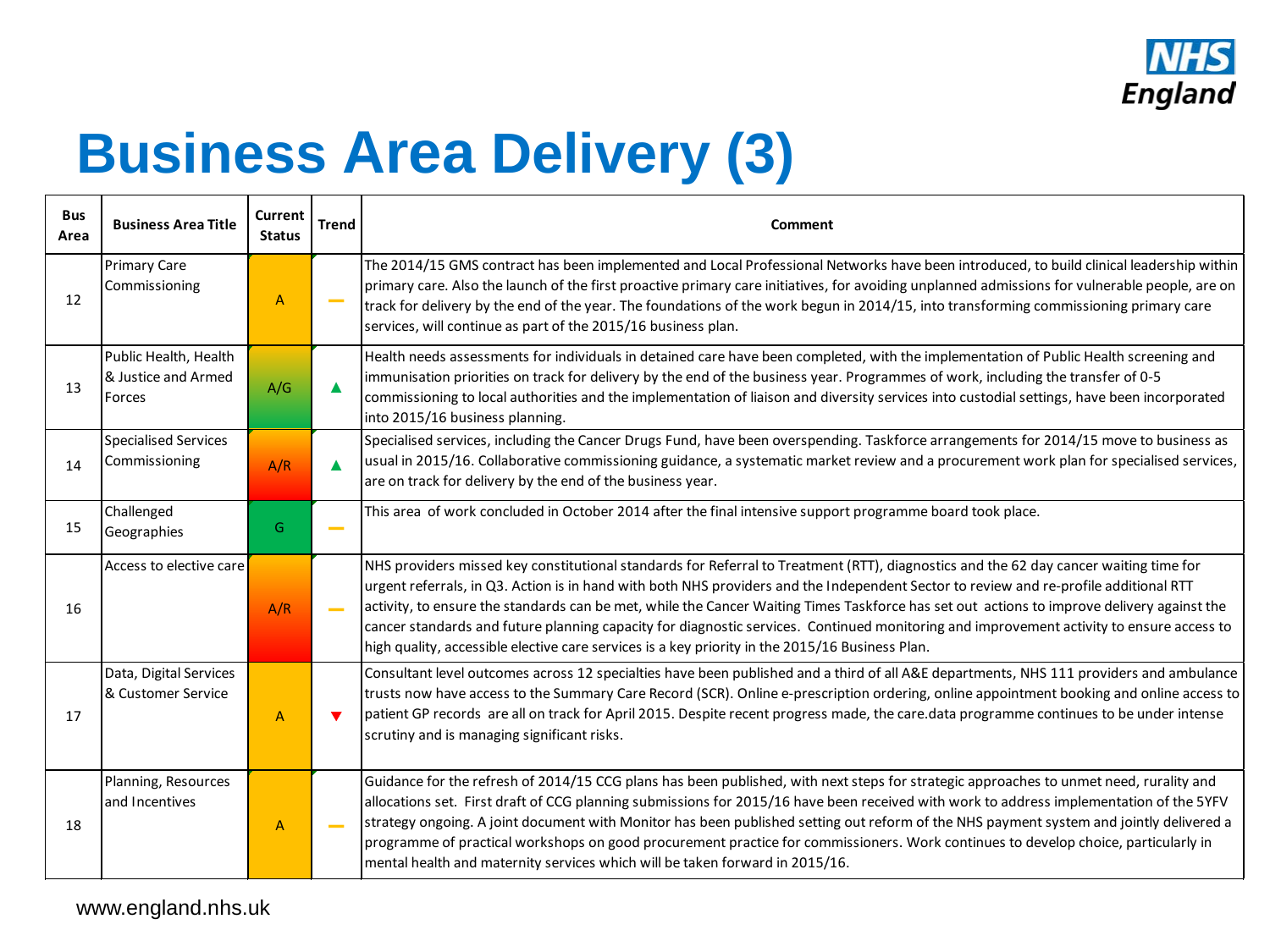

### **Business Area Delivery (4)**

| <b>Bus</b><br>Area | <b>Business Area Title</b>                                                      | Current<br><b>Status</b> | <b>Trend</b>             | Comment                                                                                                                                                                                                                                                                                                                                                                                                                                                                                                                                                                                                                                                      |  |  |  |  |  |  |  |  |
|--------------------|---------------------------------------------------------------------------------|--------------------------|--------------------------|--------------------------------------------------------------------------------------------------------------------------------------------------------------------------------------------------------------------------------------------------------------------------------------------------------------------------------------------------------------------------------------------------------------------------------------------------------------------------------------------------------------------------------------------------------------------------------------------------------------------------------------------------------------|--|--|--|--|--|--|--|--|
|                    | High quality care for all, for the future                                       |                          |                          |                                                                                                                                                                                                                                                                                                                                                                                                                                                                                                                                                                                                                                                              |  |  |  |  |  |  |  |  |
| 19                 | Citizen Participation<br>and Empowerment                                        | A/G                      |                          | We successfully tested the prototype for the NHS Citizen system, which will empower citizens to be fully engaged in making positive choices<br>about their own health and care. There remain some risks to the timely delivery of all CCGs being able to offer (by April 2015) personal<br>health budgets to adults, young people and children who would benefit from having one, and also personalised care plans being available to<br>patients with long term conditions. It is forecast that the target of 150,000 citizens trained in digital literacy will not be achieved by the end<br>March 2015 due to reductions in the programme's 14/15 budget. |  |  |  |  |  |  |  |  |
| 20                 | Wider Primary Care,<br>Provided at Scale                                        | A/G                      |                          | Development of the contractual frameworks for dental, ophthalmic and pharmacy services as well as the publication of the outcomes based<br>specification for wheelchair services, are on track for delivery by the end of the year. Ongoing activity such as wave two of the Prime<br>Minister Challenge Fund pilots and building on the national enablers completed for areas such as co-commissioning and workforce<br>development, in support of the 5YFV, are incorporated into the 2015/16 business plan.                                                                                                                                               |  |  |  |  |  |  |  |  |
| 21                 | A Modern Model of<br>Integrated Care                                            | $\overline{A}$           | $\overline{\phantom{a}}$ | 97% of better care fund (BCF) plans are approved with the remaining to be fully approved by March with targeted support to ensure CCGs<br>are prepared for implementation of plans to be in place.                                                                                                                                                                                                                                                                                                                                                                                                                                                           |  |  |  |  |  |  |  |  |
| 22                 | <b>Highest Quality</b><br><b>Urgent</b> and<br><b>Emergency Care</b>            | A/G                      | $\sim$                   | Key achievements for the end of March 2015 include guidance and standards for commissioners regarding urgent care networks, urgent<br>care centres, emergency centres and major emergency centres as well as a peer review for regional trauma networks. Transforming urgent<br>and emergency care services across a range of care settings is a corporate priority for 2015/16.                                                                                                                                                                                                                                                                             |  |  |  |  |  |  |  |  |
| 23                 | Productivity of<br><b>Elective Care</b>                                         | G                        |                          | Focus of this business area was to scope the programme of work and develop a set of initiatives to take forward through 2015/16 by<br>ensuring access to high quality, accessible elective care services. This report was completed and implementation will be taken forward in<br>the 2015/16 business plan.                                                                                                                                                                                                                                                                                                                                                |  |  |  |  |  |  |  |  |
| 24                 | <b>Specialised Services</b><br>Iconcentrated in<br><b>Centres of Excellence</b> | G                        |                          | The work on the congenital heart review, which continues into 2015/16, and work to launch two new proton beam therapy centres is<br>progressing. Other planned work on this business area was put on hold in 2014/15 in response to the review of specialised services. In<br>2015/16 a key priority will be creating sustainable, clinically effective and affordable specialised care services.                                                                                                                                                                                                                                                            |  |  |  |  |  |  |  |  |
| 25                 | Seven Day Services                                                              | $\overline{A}$           | $\blacksquare$           | Progress is being made operationalising seven day services from March 2017 onwards with implementation of seven day clinical standards<br>for urgent and emergency care services in acute settings as the initial focus. Work is ongoing to build on the self-assessment tool which is<br>being used by providers to measure their current distance from delivery of the standards.                                                                                                                                                                                                                                                                          |  |  |  |  |  |  |  |  |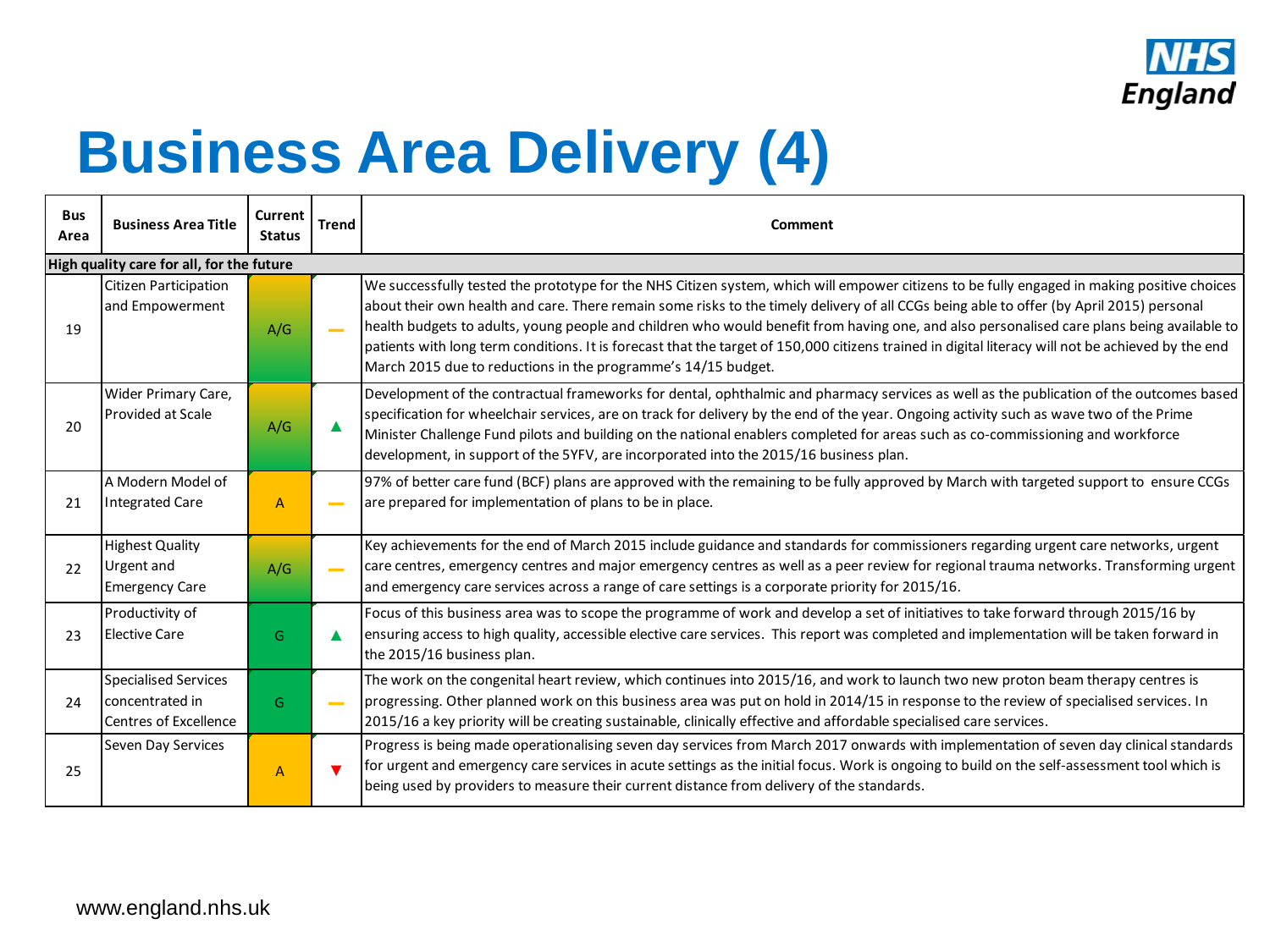

### **Business Area Delivery (5)**

| <b>Bus</b><br>Area | <b>Business Area Title</b>                     | Current<br><b>Status</b> | <b>Trend</b> | Comment                                                                                                                                                                                                                                                                                                                                                                                                                                                                                                          |  |  |  |  |  |  |  |
|--------------------|------------------------------------------------|--------------------------|--------------|------------------------------------------------------------------------------------------------------------------------------------------------------------------------------------------------------------------------------------------------------------------------------------------------------------------------------------------------------------------------------------------------------------------------------------------------------------------------------------------------------------------|--|--|--|--|--|--|--|
| 26                 | Economic<br>Contribution of the<br><b>INHS</b> | A/G                      |              | A key achievement is the appointment of the genomics medicines centres to support delivery of the 100,000 genomes programme. The<br>work around increasing uptake and value of innovation including NHS challenge prizes, setting up national innovation accelerator sites and<br>publish 40 MedTech Innovation briefings, is on target for end of March.                                                                                                                                                        |  |  |  |  |  |  |  |
|                    | Developing our organisation                    |                          |              |                                                                                                                                                                                                                                                                                                                                                                                                                                                                                                                  |  |  |  |  |  |  |  |
| 27                 | <b>Excellent Organisation</b><br>Programme     | A/G                      |              | We continued delivery of organisational development and team working particularly to support the new structure and operating model.                                                                                                                                                                                                                                                                                                                                                                              |  |  |  |  |  |  |  |
| 28                 | Customer Contact &<br><b>Complaints</b>        | $\overline{A}$           |              | There have been improvements in performance on abandoned calls meaning we are now meeting our key performance indicators in this<br>regard. A new Customer Relationship Management (CRM) system has been planned to improve customer service and improve<br>performance. A programme of enhancements for this new corporate system is key activity for 2015/16.                                                                                                                                                  |  |  |  |  |  |  |  |
| 29                 | Primary Care Support<br><b>Services</b>        | A                        |              | The procurement is on schedule, with approval of full business case and award of contract planned by end of June.                                                                                                                                                                                                                                                                                                                                                                                                |  |  |  |  |  |  |  |
| 30                 | <b>Corporate Services</b>                      | $\overline{A}$           |              | Corporate IT service performance has continued to improve. Significant estates rationalisation is underway to deliver cost reductions and<br>reduced footprint. The strategy and operating model of People and Organisational Development is delayed and will be part of the 2015/16<br>business plan. A procurement improvement project is underway.                                                                                                                                                            |  |  |  |  |  |  |  |
| 31                 | Commissioning<br>Support                       | A                        |              | Two of the nine CSUs failed to achieve entry to the Lead Provider Framework (LPF), which was successfully launched on schedule, following<br>an evaluation process. The CSU Transition Team are now working closely with those CSUs that did not secure a place to ensure CCG<br>customers continue to have access to commissioning support services. Publication of final guidance for CSU autonomy will be taken<br>forward into 2015/16 but all planned work is on track for delivery by the end of the year. |  |  |  |  |  |  |  |
| Key                | No change in RAG status against last report    |                          |              |                                                                                                                                                                                                                                                                                                                                                                                                                                                                                                                  |  |  |  |  |  |  |  |

RAG status deteriorating against last report

RAG status improved against last report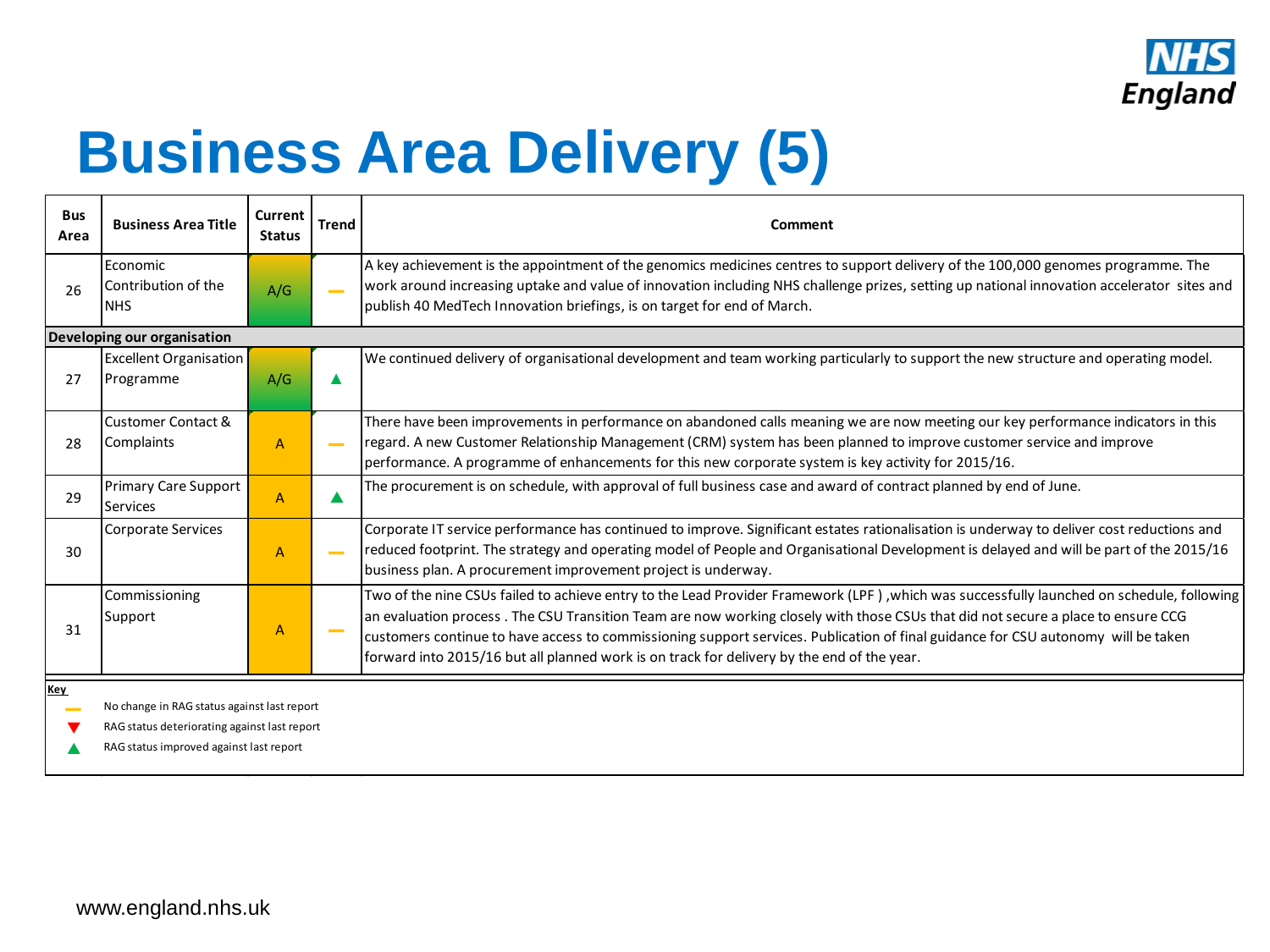

# **Annex B: Major Programmes (1)**

#### **Performance of Major Programmes**

| Prog<br>No.  | <b>Major Organisational</b><br><b>Change Programme</b> | <b>Current</b><br>status                                                                                                                                                                                                                                                  | <b>Trend</b> | <b>Comments</b>                                                                                                                                                                                                                                                                                                                                                                                                                                                                                                                                                                                                                                                                                                |  |
|--------------|--------------------------------------------------------|---------------------------------------------------------------------------------------------------------------------------------------------------------------------------------------------------------------------------------------------------------------------------|--------------|----------------------------------------------------------------------------------------------------------------------------------------------------------------------------------------------------------------------------------------------------------------------------------------------------------------------------------------------------------------------------------------------------------------------------------------------------------------------------------------------------------------------------------------------------------------------------------------------------------------------------------------------------------------------------------------------------------------|--|
|              | <b>General - NHS wide</b>                              |                                                                                                                                                                                                                                                                           |              |                                                                                                                                                                                                                                                                                                                                                                                                                                                                                                                                                                                                                                                                                                                |  |
| $\mathbf{1}$ | Genomics (including<br>data / technology)              | $\overline{A}$                                                                                                                                                                                                                                                            |              | Site visits to assess the operational readiness of NHS Genomic Medical Centres (GMCs) have taken place as each site has been categorised as<br>either operationally ready, not operationally ready or not able to sign contract due to reconsideration of their business model. Support is<br>being given to the individual NHS GMCs and it is anticipated that the NHS GMCs will go live by the end of March.                                                                                                                                                                                                                                                                                                 |  |
| 2            | <b>Transforming Care</b>                               | A/R                                                                                                                                                                                                                                                                       |              | The initial Transforming Care and Concordat commitment to discharge patients was missed. Work continues towards discharging as close<br>to 50% of patients who were in hospital as at 1 April as possible. Care and Treatment Reviews are being undertaken to facilitate patient<br>discharge and it is expected that these will continue to speed up discharges in the coming months. In addition NHS England has, with system<br>partners, published its response to Sir Stephen Bubb's report in which commitments are made to deliver work supporting the reduction of<br>inpatient admissions, designing and embedding a new service model and establishing a regional task force to help deliver change. |  |
| 3            | Better Care Fund                                       | 97% of Better Care Fund (BCF) plans have been approved with the remaining to be fully approved by the end of March. Implementation<br>A<br>support is being developed and published on an on-going basis through March to ensure CCGs are prepared for delivery of plans. |              |                                                                                                                                                                                                                                                                                                                                                                                                                                                                                                                                                                                                                                                                                                                |  |
|              | 0-5 Transfer                                           | $\overline{A}$                                                                                                                                                                                                                                                            |              | Risk remains for the programme around agreeing the transfer process for some contracts and ensuring agreements are in place with Local<br>Authorities to planned timescales. Financial allocations were made to the majority of Local Authorities on 13 February by the Department of<br>Health. Local resolution of outstanding issues will be through Regional Oversight Groups and other local mechanisms ahead of remaining<br>allocations mid-March. The transfer options for the majority of service contracts have been agreed with options for a small number of<br>complex contracts being identified.                                                                                                |  |
| 5            | Parity of Esteem<br>(including Dementia &<br>IAPT)     | $\overline{A}$                                                                                                                                                                                                                                                            |              | Whilst the delivery confidence status has improved the national ambition for dementia diagnosis remains challenging. A dementia recovery<br>plan is in place. The latest diagnosis rates show a national diagnosis rate of 59%, up from 53.3% in August 2014. Good progress has been<br>made towards the IAPT access and recovery targets although we remain to be assured that these will be completed.                                                                                                                                                                                                                                                                                                       |  |
| 6            | NHS 111 (including<br>NHS 111 Futures)                 | A/G                                                                                                                                                                                                                                                                       |              | NHS 111 procurement guidance, including Out of Hours service provision, has been drafted and is subject to approval by the NHSE Chief<br>Executive. The new NHS 111 telephony infrastructure is on track for March go-live. British Sign Language (BSL) relay service will be piloted<br>within this new contract. Development of NHS 111 Digital is progressing on plan with alpha site launch due in March.                                                                                                                                                                                                                                                                                                  |  |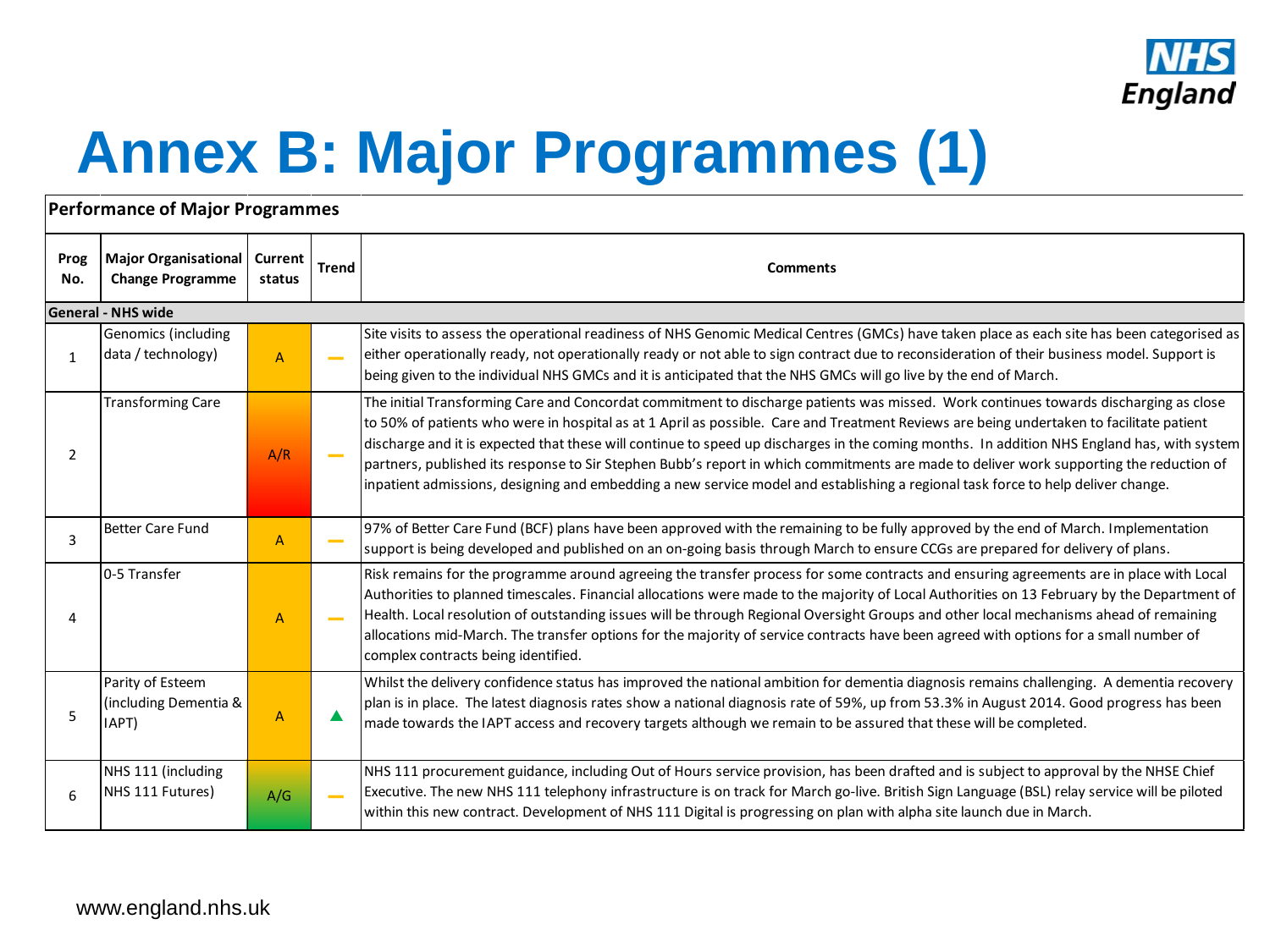

# **Major Programmes (2)**

| Prog<br>No. | Major Organisational<br><b>Change Programme</b>                                                                                                                                                                                                                | Current<br>status                                                                                                                                                                                                                                                                                                                                                      | <b>Trend</b> | Comments                                                                                                                                                                                                                                                                                                                                                                                                                                                                                               |  |
|-------------|----------------------------------------------------------------------------------------------------------------------------------------------------------------------------------------------------------------------------------------------------------------|------------------------------------------------------------------------------------------------------------------------------------------------------------------------------------------------------------------------------------------------------------------------------------------------------------------------------------------------------------------------|--------------|--------------------------------------------------------------------------------------------------------------------------------------------------------------------------------------------------------------------------------------------------------------------------------------------------------------------------------------------------------------------------------------------------------------------------------------------------------------------------------------------------------|--|
| 7           | <b>Primary Care Support</b><br><b>Services</b>                                                                                                                                                                                                                 | $\overline{A}$                                                                                                                                                                                                                                                                                                                                                         |              | The procurement is on schedule, with approval of full business case and award of contract planned by end of June.                                                                                                                                                                                                                                                                                                                                                                                      |  |
| 9           | <b>Congenital Heart</b><br>Review                                                                                                                                                                                                                              | $\overline{A}$                                                                                                                                                                                                                                                                                                                                                         |              | The response to the consultation on the standards and service specification have been published through John Holden's blog on the review<br>and a joint engagement and advisory group is planned for March.                                                                                                                                                                                                                                                                                            |  |
| 10          | Proton Beam Therapy                                                                                                                                                                                                                                            | $\overline{A}$                                                                                                                                                                                                                                                                                                                                                         |              | The commitment is on track however any delay will impact on service delivery target date and increased costs due to build inflation.<br>Confident that the target will be achieved providing there is no delay due Ministerial approval or a procurement challenge.                                                                                                                                                                                                                                    |  |
| 21          | Data Services for<br>Commissioners                                                                                                                                                                                                                             | This is a two year programme commissioned by NHS England and delivered in conjunction with the Health and Social Care Information<br>Centre. Clarity on governance, resourcing and objectives has been gained. Programme activities have commenced and programme funding<br>$\overline{A}$<br>for 2015/16 has been allocated within NHS England against the programme. |              |                                                                                                                                                                                                                                                                                                                                                                                                                                                                                                        |  |
| 28          | Primary Care Co-<br>Commissioning                                                                                                                                                                                                                              | G                                                                                                                                                                                                                                                                                                                                                                      |              | CCGs have now submitted proposals for both delegated and joint arrangements for primary care co-commissioning in 2015/16. A national<br>moderation and review has taken place for both sets of submissions with 64 CCGs approved for delegated arrangements, with more<br>approvals likely in due course. In March the number of CCGs approved for joint arrangements will be announced following national<br>moderation.                                                                              |  |
| 29          | <b>Specialised Services</b><br>Collaborative                                                                                                                                                                                                                   | A/G                                                                                                                                                                                                                                                                                                                                                                    |              | Collaborative commissioning guidance document was published in March and a list of services is being developed with clinical engagement.<br>Phase 2 of the programme will build on that clinical engagement.                                                                                                                                                                                                                                                                                           |  |
| 30          | Good progress continues to be made against the delivery of the programme. Two geographical locations have been identified to take<br>Urgent & Emergency<br>A/G<br>forward acute stroke service reconfigurations they are West Midlands and Manchester.<br>Care |                                                                                                                                                                                                                                                                                                                                                                        |              |                                                                                                                                                                                                                                                                                                                                                                                                                                                                                                        |  |
|             | <b>General - NHS England</b>                                                                                                                                                                                                                                   |                                                                                                                                                                                                                                                                                                                                                                        |              |                                                                                                                                                                                                                                                                                                                                                                                                                                                                                                        |  |
| 11          | Organisational<br>Alignment and<br>Capabilities                                                                                                                                                                                                                | A                                                                                                                                                                                                                                                                                                                                                                      |              | NHS England is on target to deliver the required efficiency savings. With work including focus on implementing sustainable improvements in<br>procurement and financial controls, underpinned by effective assurance processes and reviews of the improvement architecture continuing.<br>Delays in finalising redundancy arrangements caused by the national pay proposal have the potential to impact on morale but are being<br>mitigated through engagement with Trade Unions, managers and staff. |  |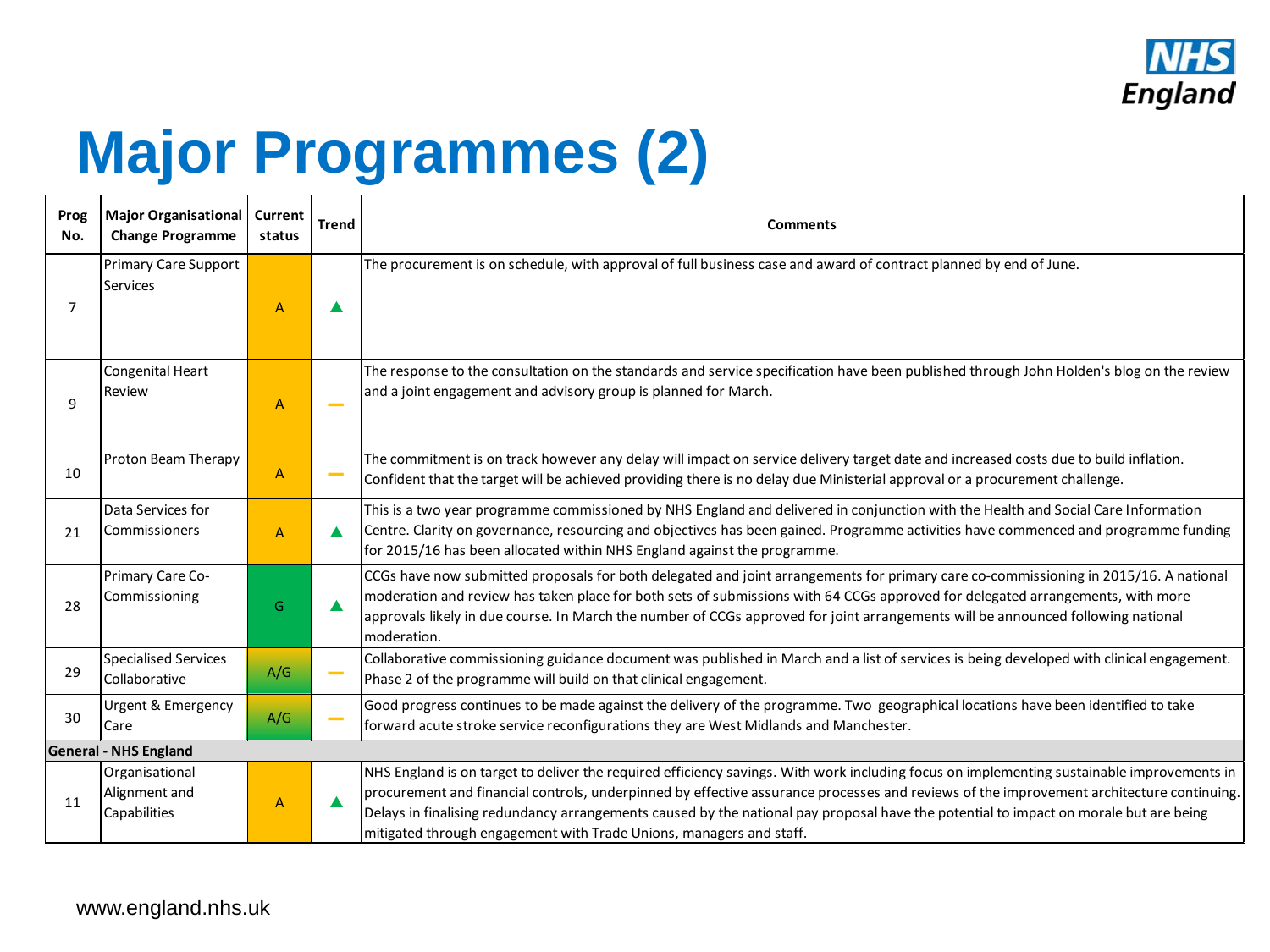

# **Major Programmes (3)**

| Prog<br>No.                    | Major Organisational   Current<br><b>Change Programme</b> | status         | <b>Trend</b> | <b>Comments</b>                                                                                                                                                                                                                                                                                                                                                                                                                                                                                              |  |  |  |  |  |
|--------------------------------|-----------------------------------------------------------|----------------|--------------|--------------------------------------------------------------------------------------------------------------------------------------------------------------------------------------------------------------------------------------------------------------------------------------------------------------------------------------------------------------------------------------------------------------------------------------------------------------------------------------------------------------|--|--|--|--|--|
| 12                             | Operational<br>Information for<br>Commissioning           | A              |              | Interim management arrangements are coming to a close with permanent arrangements to be put in place to take the forward the<br>programme in the future. Shadow arrangements for the Operational Information for the commissioning team are in place as part of<br>organisational alignment and capabilities review. Progress continues to be made on defining the strategic objectives for the programme and<br>the project plans to deliver this.                                                          |  |  |  |  |  |
| Informatics - Business systems |                                                           |                |              |                                                                                                                                                                                                                                                                                                                                                                                                                                                                                                              |  |  |  |  |  |
| 13                             | Health & Justice<br><b>Information Services</b>           | $\mathsf{A}$   |              | The Strategic Outline Case for Phase1 was approved by HM Treasury in October 2014. Steps are being taken to finalise the procurement<br>documentation which is currently delayed due to technical issues.                                                                                                                                                                                                                                                                                                    |  |  |  |  |  |
| 14                             | Child Health<br><b>Information Systems</b>                | $\overline{A}$ |              | Ahead of commissioning responsibility for 0-5 healthcare transferring to local authorities from 1 October 2015 NHS England is working with<br>partners to secure a sustainable model for child health information and manage the transition to local authorities.                                                                                                                                                                                                                                            |  |  |  |  |  |
| 15                             | <b>Child Protection</b><br>Information Sharing            | $\overline{A}$ |              | The Child Protection Information Sharing (CP-IS) programme has engaged with Local Authority and NHS sites with 265 NHS sites and 88<br>Local Authorities signed up to the CP-IS service which is now live with three Local authorities and three NHS sites sharing child protection<br>information.                                                                                                                                                                                                          |  |  |  |  |  |
| 16                             | <b>GPIT</b>                                               | A/G            |              | The programme is on track for successful delivery.                                                                                                                                                                                                                                                                                                                                                                                                                                                           |  |  |  |  |  |
|                                | Informatics - Patient/clinical services                   |                |              |                                                                                                                                                                                                                                                                                                                                                                                                                                                                                                              |  |  |  |  |  |
| 17                             | <b>NHS Choices</b>                                        | A              |              | While successful live service delivery continues, there are a number of outstanding issues including agreement of the final transformation<br>plan and the lack of funding approval for 2015/16 that are in the process of being resolved. The NHS England programme team has met<br>with Major Projects Authority and have scheduled a formal review for Spring 2015.                                                                                                                                       |  |  |  |  |  |
| 18                             | Patient Online                                            | A              |              | Current data confirms that the increasingly encouraging pattern of service development over the past year continues. GP practices with<br>which 92% of patients in England are registered have now enabled electronic booking of appointments for their patients. GP practices with<br>which 89% of patients are registered have enabled electronic repeat prescriptions ordering. It is expected that patients in 95% of GP<br>practices will have access to their records online by the end of March 2015. |  |  |  |  |  |
| 19                             | NHS E-Referrals and<br>Telephone<br>Appointment Line      | A/R            |              | Technical issues being experienced with the new system during testing has resulted in delays to the go live date which is now expected to be<br>between May 2015 and June 2015.                                                                                                                                                                                                                                                                                                                              |  |  |  |  |  |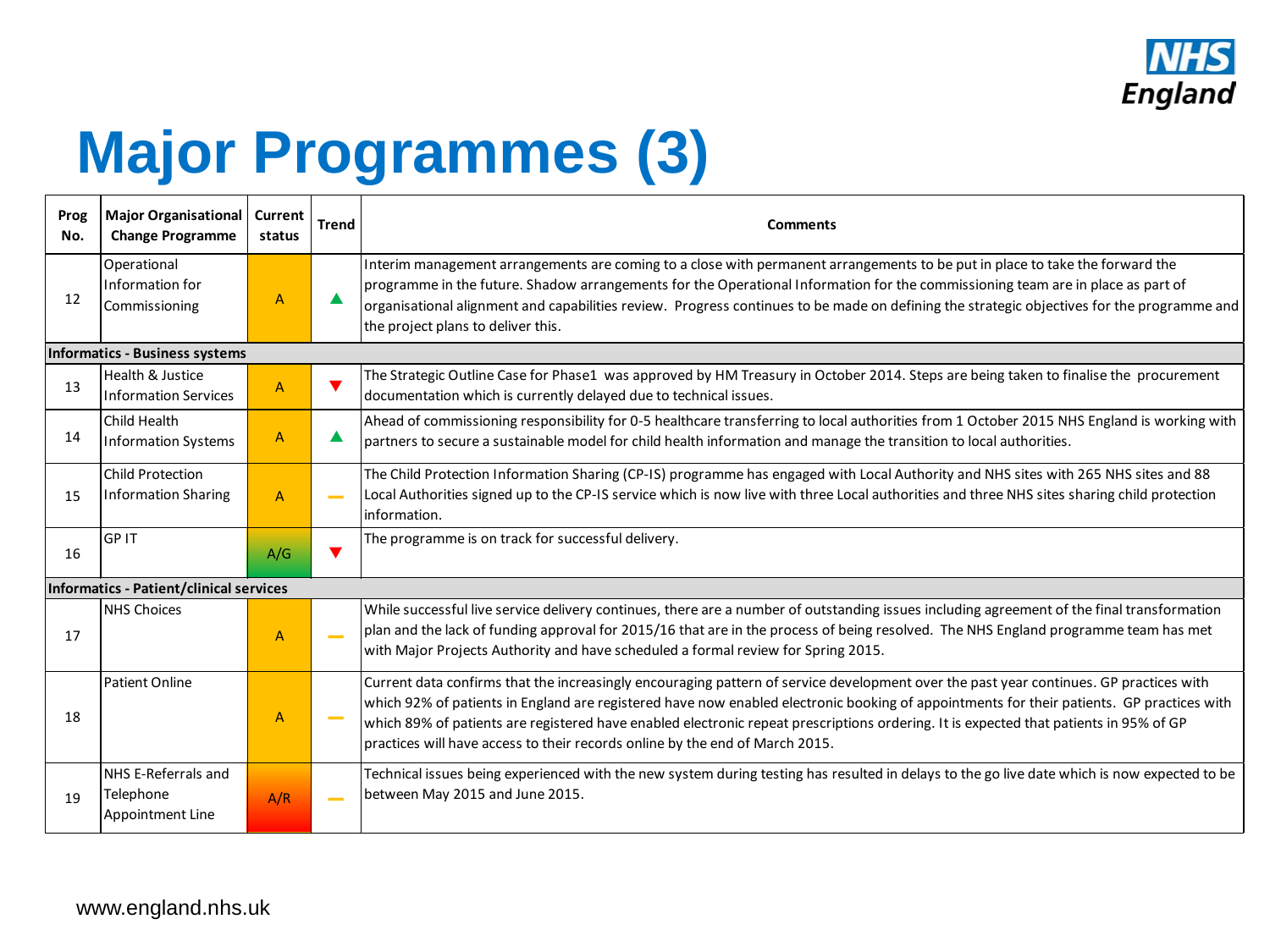

# **Major Programmes (4)**

| Prog<br>No. | <b>Major Organisational</b><br><b>Change Programme</b>    | Current<br>status | <b>Trend</b> | <b>Comments</b>                                                                                                                                                                                                                                                                                                                                                                                         |  |  |  |  |  |  |  |  |
|-------------|-----------------------------------------------------------|-------------------|--------------|---------------------------------------------------------------------------------------------------------------------------------------------------------------------------------------------------------------------------------------------------------------------------------------------------------------------------------------------------------------------------------------------------------|--|--|--|--|--|--|--|--|
| 26          | Personal Health<br>Budgets                                | A/G               |              | As of October 2014, people with Continuing Health Care (CHC), including children and young people, have had the right to have a Personal<br>Health Budgets (PHB). The 2015/16 planning guidance has also set out clear expectations that CCGs should be planning their local expansion<br>of PHBs.                                                                                                      |  |  |  |  |  |  |  |  |
|             | Informatics - Data and information services               |                   |              |                                                                                                                                                                                                                                                                                                                                                                                                         |  |  |  |  |  |  |  |  |
| 20          | Care.data                                                 | A/R               |              | Despite recent progress made, the programme continues to be under intense scrutiny and managing significant risks. Following the<br>publication of the Independent Information Governance Oversight Panel (IIGOP) report, a review has taken place with the programme and<br>pathfinder CCGs to understand the impact of the conditions set, and a joint response has been developed and sent to IIGOP. |  |  |  |  |  |  |  |  |
| 22          | Maternity Children's<br>Dataset                           | A/R               |              | The successful delivery of the Maternity Children's Dataset is currently delayed due to the requirement to implement a fully secure<br>infrastructure that meets security requirements.                                                                                                                                                                                                                 |  |  |  |  |  |  |  |  |
| 23          | <b>NHS Number</b><br>Adoption                             | G                 |              | The NHS Number Survey Report published in Nov 2014 confirmed that use of the NHS Number by NHS Trusts in England as the primary<br>identifier in clinical correspondence shared across organisations was 97.6% (239 of the 245 Trusts surveyed). This exceeds the Secretary of<br>State's public commitment of 95%.                                                                                     |  |  |  |  |  |  |  |  |
| 24          | Integrated Digital Care<br><b>Record Open Source</b>      | A/G               |              | The programme has successfully established multiple Community of Interest Companies (CICs), focused on maximising the benefit of Open<br>Source Software in specific clinical or operational areas.                                                                                                                                                                                                     |  |  |  |  |  |  |  |  |
| 25          | Safer Hospitals Safer<br><b>Wards Technology</b><br>lFund | G                 |              | As of 9 Jan 2015, NHS Trusts have received £112m of the £150m Technology Fund allocated in 2014/15.                                                                                                                                                                                                                                                                                                     |  |  |  |  |  |  |  |  |
| Key         | No change in RAG status against last report               |                   |              |                                                                                                                                                                                                                                                                                                                                                                                                         |  |  |  |  |  |  |  |  |
|             | RAG status deteriorating against last report              |                   |              |                                                                                                                                                                                                                                                                                                                                                                                                         |  |  |  |  |  |  |  |  |

RAG status improved against last report